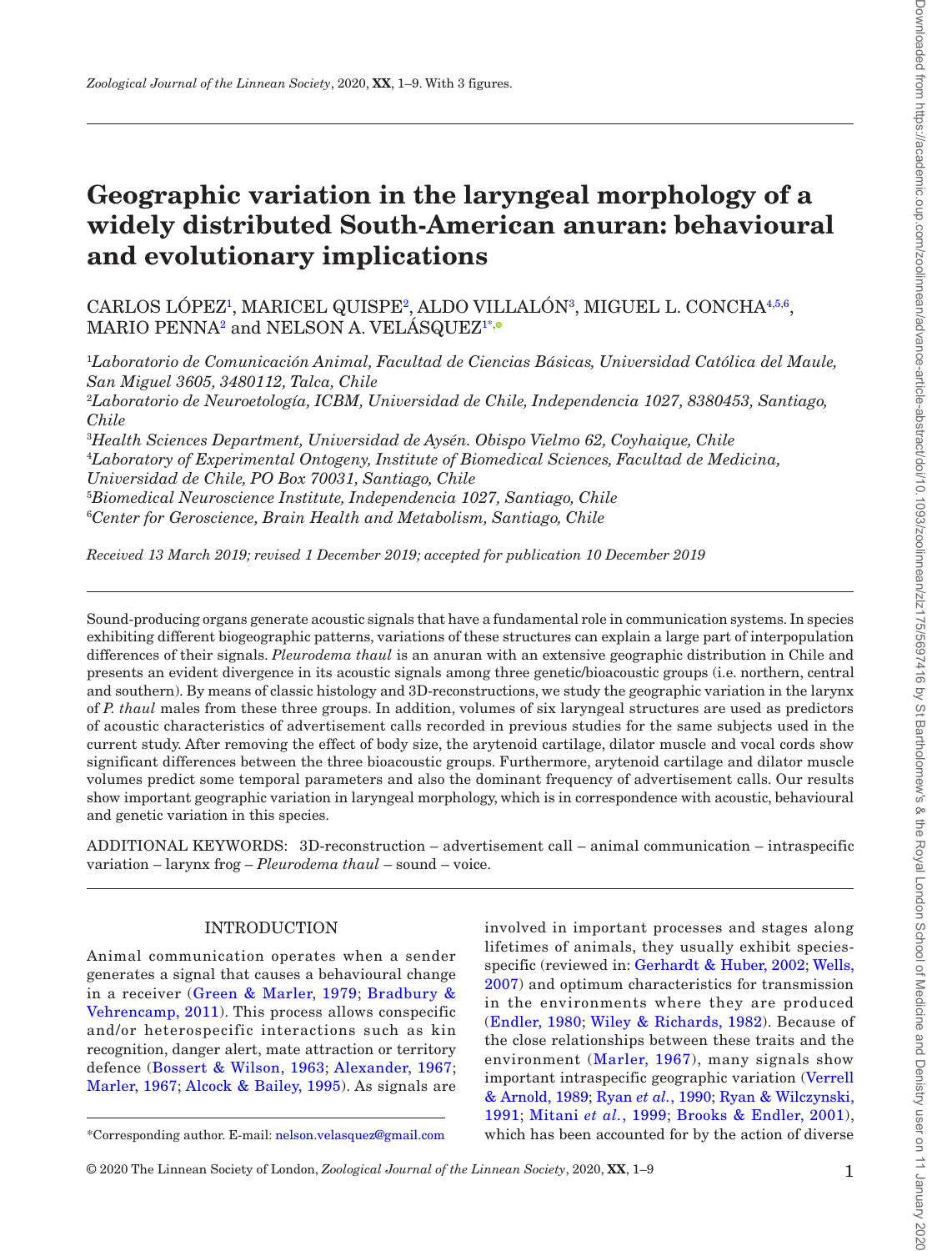evolutionary forces: genetic drift [\(Barton, 1996;](#page-6-8) [Roy,](#page-7-4) [1997\)](#page-7-4), natural ([Morton, 1975](#page-7-5)) and sexual selection [\(West-Eberhard, 1983](#page-8-3); [Price, 1998](#page-7-6)).

Variation or alteration in any of the components of the communicative process (i.e. sender, receiver, environment and signal) can generate evolutionary changes and speciation as long-term outcomes. Diverse instances have been reported in which variation in signals ([Levine & MacNichol, 1979;](#page-7-7) [Verrell & Arnold, 1989;](#page-8-2) [Fleishman, 1992;](#page-6-9) [Buesching](#page-6-10) *et al.*[, 2002;](#page-6-10) [Johansson & Jones, 2007\)](#page-7-8), environment [\(Naguib & Wiley, 2001](#page-7-9); [Ord & Stamps, 2008](#page-7-10); [Velásquez](#page-8-4) *et al.*[, 2018](#page-8-4)) or sensory systems [\(Levine & MacNichol,](#page-7-7) [1979](#page-7-7); [Fleishman, 1992;](#page-6-9) Ryan *et al.*[, 1992](#page-7-11); [Guillamón](#page-6-11) [& Segovia, 1997](#page-6-11); [Briscoe & Chittka, 2001;](#page-6-12) [Narins,](#page-7-12) [2001;](#page-7-12) [Woolley](#page-8-5) *et al.*, 2006; Hunt *et al.*[, 2009\)](#page-6-13) have important consequences for communicative processes. In addition to these sources of variation, drastic effects on communication occur as a consequence of structural modifications of signal-producing organs [\(Quay, 1959;](#page-7-13) [Griffiths, 1978;](#page-6-14) [Ballintijn](#page-6-15) *et al.*, 1994; [Endler & Houde,](#page-6-16) [1995;](#page-6-16) [Galeotti](#page-6-17) *et al.*, 2003; [Dale, 2006\)](#page-6-18).

Anurans provide excellent models for studies on acoustic communication in general ([Ryan,](#page-7-14) [2001](#page-7-14); [Gerhardt & Huber, 2002](#page-6-5); [Wells, 2007](#page-8-0)) and, in particular, variation in the acoustic signals of anurans has been supported by variation in soundproducing organs ([McClelland](#page-7-15) *et al*., 1996, [1998](#page-7-16)). Intraspecific differences in the acoustic signals of anurans result from dissimilar configurations of laryngeal components, namely muscles and cartilages ([Martin, 1971\)](#page-7-17). These structural configurations determine differences in acoustic characteristics of anuran calls, as the temporal characteristics of these sounds are generated by movements of the laryngeal muscles and arytenoid valves combined with abdominal muscle contractions, while the spectral characteristics of the vocalizations are associated with the arytenoid cartilages and vocal cords ([McClelland](#page-7-15) *et al.*, 1996; [Boul & Ryan, 2004;](#page-6-19) [Suthers](#page-7-18) *et al.*, 2016; [Lagorio](#page-7-19) *et al.*, 2019).

The four-eyed frog, *Pleurodema thaul* (Lesson, 1826), has a broad geographic distribution in Chile, from the Atacama Desert ([Correa](#page-6-20) *et al.*, 2007) to the Patagonian region ([Veloso, 2006\)](#page-8-6). This species occurs across a wide range of habitats having different climatic characteristics ([Hajek & Di Castri, 1975\)](#page-6-21). Northern populations are subjected to high temperatures, but these are attenuated by the influence of the Pacific Ocean at coastal locations, and annual rainfall is below 140 mm. Central populations experience a Mediterranean climate (i.e. hot, dry summers and cool, wet winters), with an annual precipitation of ~450 mm, while populations inhabiting southernmost localities are subjected to a temperate forest regime, where annual rainfall is ~2600 mm. During the reproductive season (July to December), males of *P. thaul* call on the surface of slow-water streams, inflating their vocal sacs and emitting advertisement calls to attract conspecific females. [Penna & Veloso \(1990\)](#page-7-20) described these calls as long sequences of individual pulses lasting about 50 ms and having a dominant frequency centred at about 2 kHz. Subsequent studies identified three bioacoustic groups in correspondence with three different latitudinal geographic areas: northern, central and southern ([Velásquez](#page-7-21) *et al.*, [2013,](#page-7-21) [Velásquez, 2014](#page-8-7)). Advertisement calls differ broadly among these three bioacoustic groups, as the individuals from the northern and central populations emit calls composed of longer pulses, also having a higher number of pulses, slower pulse rates and higher intrapulse modulation depths than those of individuals from southern localities ([Velásquez](#page-7-21) *et al.*, [2013](#page-7-21)). In addition, a recent study demonstrated that males of this species follow Bergmann's rule, as body size increases with latitude in this species ([Rivas](#page-7-22) *et al.*[, 2018](#page-7-22)). Based on the geographic variation of the acoustic characteristics of the calls of *P. thaul* studied previously, we here test the hypothesis that laryngeal structures vary in correspondence with the extant acoustic variation between populations of this species. We thereby expect to unveil morphological correlates for a comprehensive appraisal of intraspecific variation of the sound communication system of a species having an extensive geographical distribution.

#### MATERIAL AND METHODS

Male frogs were collected from eight populations of *P. thaul* along the geographical distribution of this species in Chile: Totoral (27° 54' S, 70° 56' W; *N* = 3), Socos (30° 43' S, 71° 29' W; *N* = 4), Torca Lagoon (34° 46' S, 72° 2' W; *N* = 5), Hualqui (36° 55' S, 72° 51' W; *N* = 3), Elicura (37° 55' S, 73° 6' W; *N* = 1), Coñaripe (39° 32' S, 71° 57' W; *N* = 6), Máfil (39° 41' S, 72° 57' W; *N* = 7) and Osorno  $(40^{\circ} 35' S, 73^{\circ} 3' W; N = 6)$ . Subjects were transported to the laboratory and their snout–vent length (SVL) and weight measured. All individuals were euthanized by immersion in a 1% tricaine methanesulfonate solution (MS-222; Sigma-Aldrich Inc., USA). After performing an abdominal incision, the entire bodies of the animals were fixed in 4% paraformaldehyde (PFA) for ten days. Subsequently, larynges were extracted and post-fixed in fresh 4% PFA until they were dehydrated, paraffin-embedded and processed for routine staining. Slices of 10–20 μm thickness were obtained with a rotatory microtome (MICROM GmbH, HM 310, Walldorf, Germany) and stained with haematoxylin–eosin. The complete series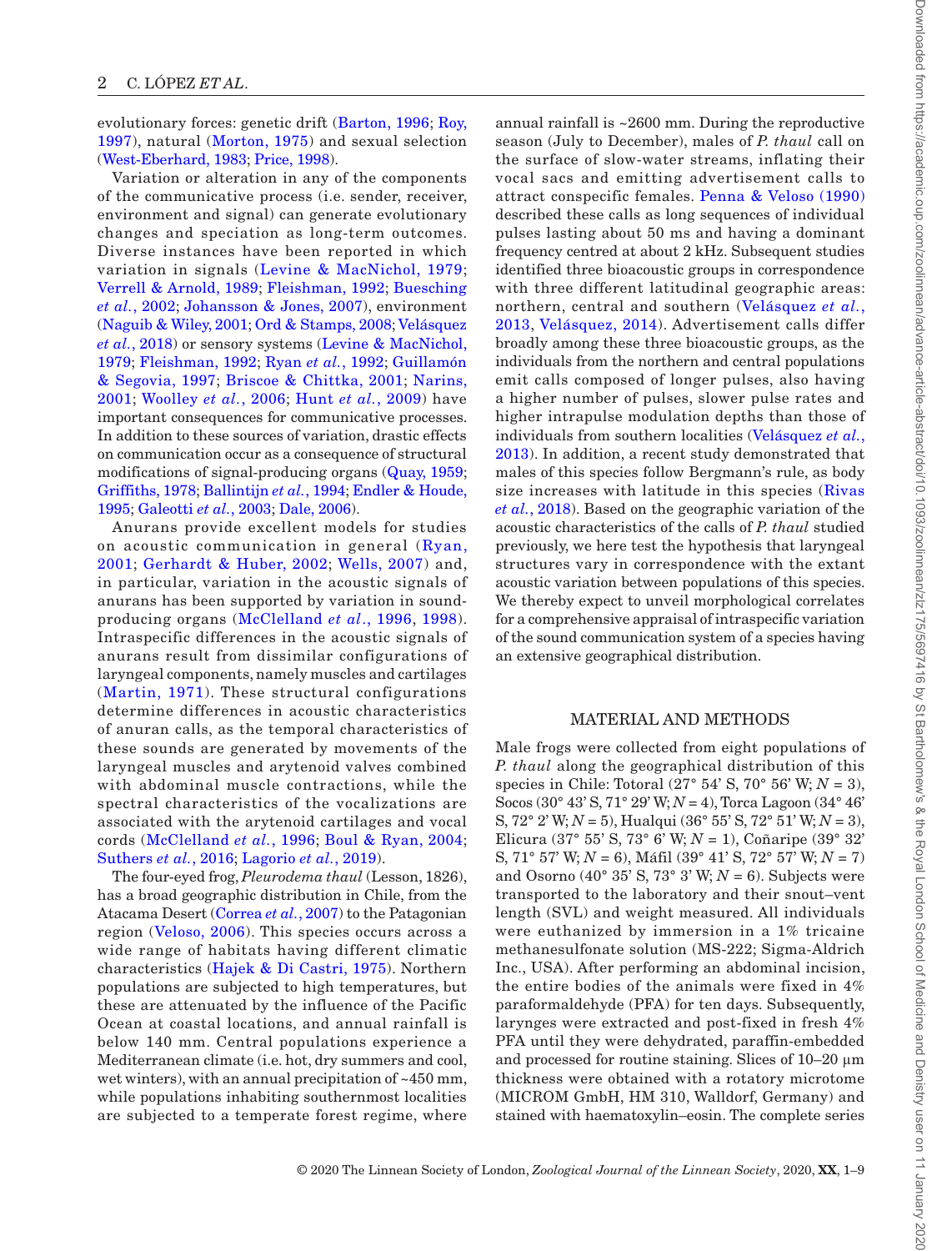of slices was digitalized with a digital camera (Leica MC 120 HD) mounted on a dissection microscope (Leica S6D), using the Leica Suite LAS EZ 3.0.0 software (Leica Microsystems, Germany). These series were stacked, registered and segmented. Contours of six laryngeal structures were drawn following the nomenclature of previous studies ([McClelland](#page-7-15) *et al.*, [1996](#page-7-15); [Suthers](#page-7-18) *et al.*, 2016): arytenoid cartilage, vocal cords, anterior constrictor muscle, posterior constrictor muscle, external constrictor muscle and dilator muscle. Three-dimensional-reconstructions of laryngeal structures were assessed for volumetric analysis with Fiji software ([https://fiji.sc;](https://fiji.sc) [Fig.](#page-2-0) 1). This volume was computed from 2D slices (contour) as the sum of 2D areas multiplied by the Z spacing (considering voxel size). Bilateral symmetry was assumed and only the left halves of the larynges were considered.

To determine the geographic variation of the laryngeal structures measured in *P. thaul* males, we grouped the populations in three biogeographic zones according to their genetic closeness and behavioural proximity ([Velásquez](#page-7-21) *et al.*, 2013, [2014](#page-7-23); [Velásquez,](#page-8-7) [2014](#page-8-7)): northern (Totoral, Socos), central (Torca Lagoon, Hualqui) and southern (Elicura, Coñaripe, Máfil, Osorno). To evaluate the effect of biogeographic zone on the joint variation of laryngeal structures, we utilized multivariate general linear models (GLM) from raw matrix data of the laryngeal volumes as dependent variables and the biogeographic zone as categorical predictor. Due to the high correlation between volumes of the laryngeal structures and body size measured in this study  $(P < 0.05)$ , we used the SVL as continuous predictor in the multivariate GLM. Subsequently, raw matrix data of the laryngeal were standardized by body size, dividing each value by SVL3 to remove the effect of this variable. Subsequently, we repeated the multivariate GLM but without the continuous predictor. Tukey's tests were employed as post hoc analyses.

Furthermore, acoustic data extracted from advertisement calls of the same individuals used in the current study and published previously [\(Velásquez](#page-8-4) *et al.*[, 2018\)](#page-8-4) were used to perform multiple linear regressions. Measurements of vocalizations of all individuals for which larynx measurements were obtained were carried out  $(N = 35)$ . Raw volumes of the laryngeal structures obtained in the current study were used as predictor variables of each of the acoustical parameters of the advertisement calls from our previous study. All analyses were carried out with IBM SPSS Statistics 24 (IBM Corp., NY, USA).

### RESULTS

Raw volumes of the laryngeal structures of males of *P. thaul* present a remarkable variation among the three biogeographic zones studied (i.e. northern, central and southern). Biogeographic zone has effects on the overall volume of the laryngeal structures as



<span id="page-2-0"></span>**Figure 1.** A, schematic representation of a left half of larynx of a *Pleurodema thaul* male showing the location and orientation of muscles and cartilages (colours) and the frontal planes corresponding to four histological sections shown in B are indicated. B, photomicrographs of frontal sections along the larynx. External constrictor muscle (green), dilator muscle (yellow), arytenoid cartilage (purple), anterior constrictor muscle (red), posterior constrictor muscle (blue) and vocal cords (turquoise) are shown. Scale bars: 500 µm.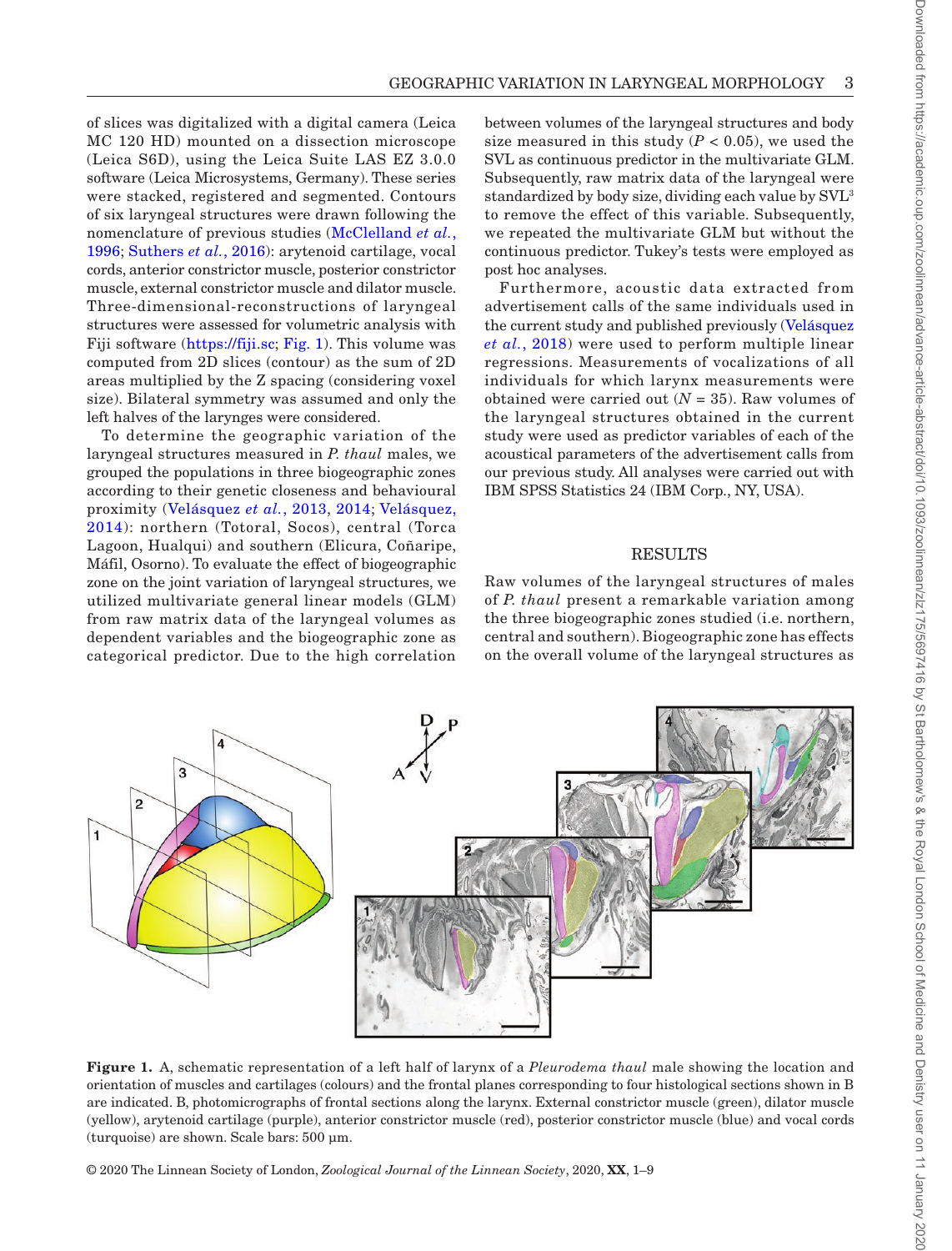analysed by multivariate GLM (Wilks'  $\lambda = 0.444$ ,  $F_{12.52} = 2.168$ ,  $P = 0.028$ ). In addition, the covariate (i.e. SVL) also shows a significant effect on this variation (multivariate GLM: Wilks'  $\lambda = 0.443$ ,  $F_{6.26} = 5.447$ ,  $P < 0.001$ ). Biogeographic zone has specific effects on arytenoid cartilage volume (univariate GLM:  $F_{2, 31} = 5.283, P = 0.011$ . Individuals from the southern zone show arytenoid cartilage volumes larger than those from northern and central biogeographic zones (Tukey`s test: Ps < 0.05). However, the rest of laryngeal structures do not show significant differences among the three zones: dilator muscle (univariate GLM: F2, 31 = 2.825, *P* = 0.075), vocal cords (univariate GLM: F2, 31 = 1.275, *P* = 0.294), external constrictor muscle (univariate GLM:  $F_{2, 31} = 0.812, P = 0.453$ , anterior constrictor muscle (univariate GLM:  $F_{2,31} = 1.374, P = 0.268$ ) and posterior constrictor muscle (univariate GLM:  $F_{2, 31} = 0.858, P = 0.434; Fig. 2A).$  $F_{2, 31} = 0.858, P = 0.434; Fig. 2A).$  $F_{2, 31} = 0.858, P = 0.434; Fig. 2A).$ 

After standardizing by body size, the raw matrix data of the laryngeal volumes and the effect of biogeographic zone on the overall volume of the laryngeal structures persist (multivariate GLM: Wilks'  $λ = 0.249$ ,  $F_{12, 54} = 4.517$ ,  $P < 0.001$ ). The effect on arytenoid cartilage volume also persists (univariate GLM:  $F_{2, 32} = 6.010, P = 0.006$  but, in addition, significant differences occur for dilator muscle volume (univariate GLM:  $F_{2,32} = 10.043, P < 0.001$ ) and vocal cord volume (univariate GLM:  $F_{2, 32} = 6.875, P = 0.003$ ). Post oc comparisons show that arytenoid cartilage volume is similar between northern and central zones, but these values are low relative to the southern zone. The dilator muscle volume is similar between northern and southern zones, but these values are higher relative to the central zone (Tukey's test: *Ps* > 0.05). The vocal cord volume is similar between the northern and central zones, but these values are high relative to the southern zone (Tukey`s test: Ps < 0.05; [Fig.](#page-3-0) 2B). Furthermore, when volumes of the laryngeal structures are analysed as predictor variables for the variation of the acoustical parameters, some of these are predicted by joint variation of the morphological predictors, as shown in [Table](#page-4-0) 1. As such, pulse duration (multiple linear regression:  $F_{6, 28} = 4.673$ ,  $P = 0.002$ , pulse rate (multiple linear regression:  $F_{6, 28} = 3.094, P = 0.019$  and dominant frequency (multiple linear regression:  $F_{6, 28} = 3.051, P = 0.020$ ) are predicted by variation of volumes of arytenoid cartilage and dilator muscle volumes as follows: pulse duration (arytenoid cartilage: β = –0,530, *P* = 0.043; dilator muscle:  $β = 1,076, P < 0.001$ ) and pulse rate (arytenoid cartilage: β = 0,676, *P* = 0.020; dilator muscle:  $\beta = -1,009, P = 0.002$ . In addition, dominant frequency is significantly predicted by dilator muscle volume only (β =  $-0,894, P = 0.006$ ).



<span id="page-3-0"></span>**Figure 2.** Volumes of six laryngeal structures of *Pleurodema thaul* males from different biogeographic zones. A, shows volumes non-standardized by SVL; B, shows volumes standardized by SVL. Bars correspond to averages and whiskers to standard errors. Different letters and asterisks indicate significant differences.

#### DISCUSSION

Our results show a remarkable geographic variation in the laryngeal morphology among populations along the extensive geographic distribution of *P. thaul* ([Fig.](#page-4-1) 3). In particular the arytenoid cartilage, dilator muscle and vocal cords allow us to discriminate between the three bioacoustic groups (northern, central and southern) proposed for this species ([Velásquez](#page-7-21) *et al.*, [2013\)](#page-7-21). However, only the arytenoid cartilage shows significant differences with SVL included as covariate. As such, the morphological variation observed is in general agreement with the acoustic, behavioural and genetic variation reported in previous studies for this species [\(Velásquez](#page-7-21) *et al.*, 2013, [2014\)](#page-7-23). In addition, two laryngeal structures (i.e. arytenoid cartilage and dilator muscle) predict the variation of some advertisement call parameters (i.e. pulse duration, pulse rate and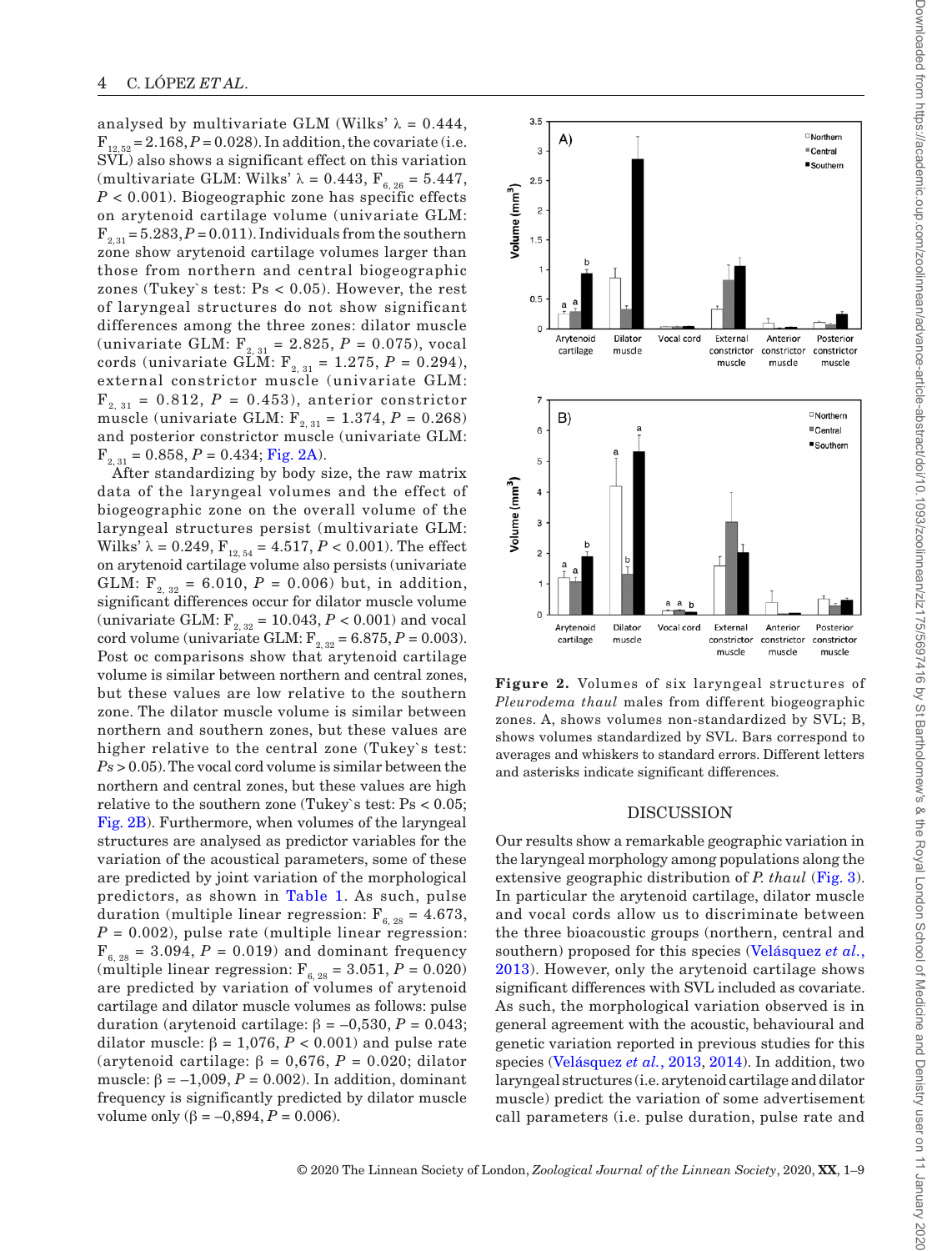<span id="page-4-0"></span>

| <b>Table 1.</b> Multiple regressions between laryngeal structure volumes and acoustic parameters of advertisement calls of       |
|----------------------------------------------------------------------------------------------------------------------------------|
| <i>Pleurodema thaul</i> males. Multiple Rs and standardized coefficients of regression for the analyses carried out with the raw |
| data of anatomical structures. Values listed for individual structures correspond to 6 values. Significant 6 values are in       |
| bold characters                                                                                                                  |

|                              | Call<br>duration | Number<br>of pulses | Pulse<br>duration | Pulse<br>rate | Dominant<br>frequency | Modulation<br>depth |
|------------------------------|------------------|---------------------|-------------------|---------------|-----------------------|---------------------|
| Multiple R                   | 0.485            | 0.506               | $0.707**$         | $0.631*$      | $0.629*$              | 0.214               |
| Arytenoid cartilage          | $-0.444$         | $-0,198$            | $-0,530$          | 0.676         | 0.404                 | $-0,259$            |
| Dilator muscle               | 0,156            | $-0,160$            | 1,076             | $-1,009$      | $-0,894$              | 0.247               |
| Vocal cord                   | $-0.417$         | $-0.394$            | $-0,159$          | 0,126         | 0,334                 | 0,130               |
| External constrictor muscle  | 0,020            | 0.074               | $-0.047$          | 0,111         | 0,025                 | 0,029               |
| Anterior constrictor muscle  | 0.006            | 0.065               | $-0.120$          | 0.167         | $-0.091$              | 0,030               |
| Posterior constrictor muscle | 0,180            | 0,151               | 0,129             | $-0,190$      | $-0,205$              | $-0.047$            |

 $*P < 0.05$ ;  $*P < 0.01$ .



<span id="page-4-1"></span>**Figure 3.** Representative 3D-reconstructions of left halves of larynges of males of *Pleurodema thaul* from three populations along the geographic distribution of this species in Chile. Colours of laryngeal structures as in [Figure](#page-2-0) 1. The 1000 um scale applies to the three reconstructions. The dark grey zone in the map indicates the geographic distribution of *P. thaul* in Chile.

dominant frequency). Similar relationships between morphological structures and acoustical parameters have been reported in previous studies in other anurans ([Martin, 1971](#page-7-17); [Martin & Gans, 1972;](#page-7-24) [McClelland &](#page-7-25) [Wilczynski, 1989;](#page-7-25) [Wilczynski](#page-8-8) *et al.*, 1993; [McClelland](#page-7-15) *et al.*[, 1996,](#page-7-15) [1998;](#page-7-16) [Boul & Ryan, 2004](#page-6-19)).

The fundamental frequency of the call depends on the structure of the vocal cords ([Martin, 1971](#page-7-17), [McClelland & Wilczynski, 1989](#page-7-25); [Riede & Brown, 2013\)](#page-7-26), and an inverse relationship between fundamental

frequency and the mass of vocal cords and/or body size that generally occurs in frogs (Martin  $\&$  Gans, [1972](#page-7-24); [Ryan & Drewes, 1990](#page-7-27); [Castellano](#page-6-22) *et al.*, 2000). A recent study has demonstrated that *P. thaul* follows Bergmann's rule, as body size increases with latitude in this species ([Rivas](#page-7-22) *et al.*, 2018). Those results do not agree with the geographic variation in dominant frequency of advertisement calls of this species, as central populations having intermediate size have higher dominant frequency relative to both northern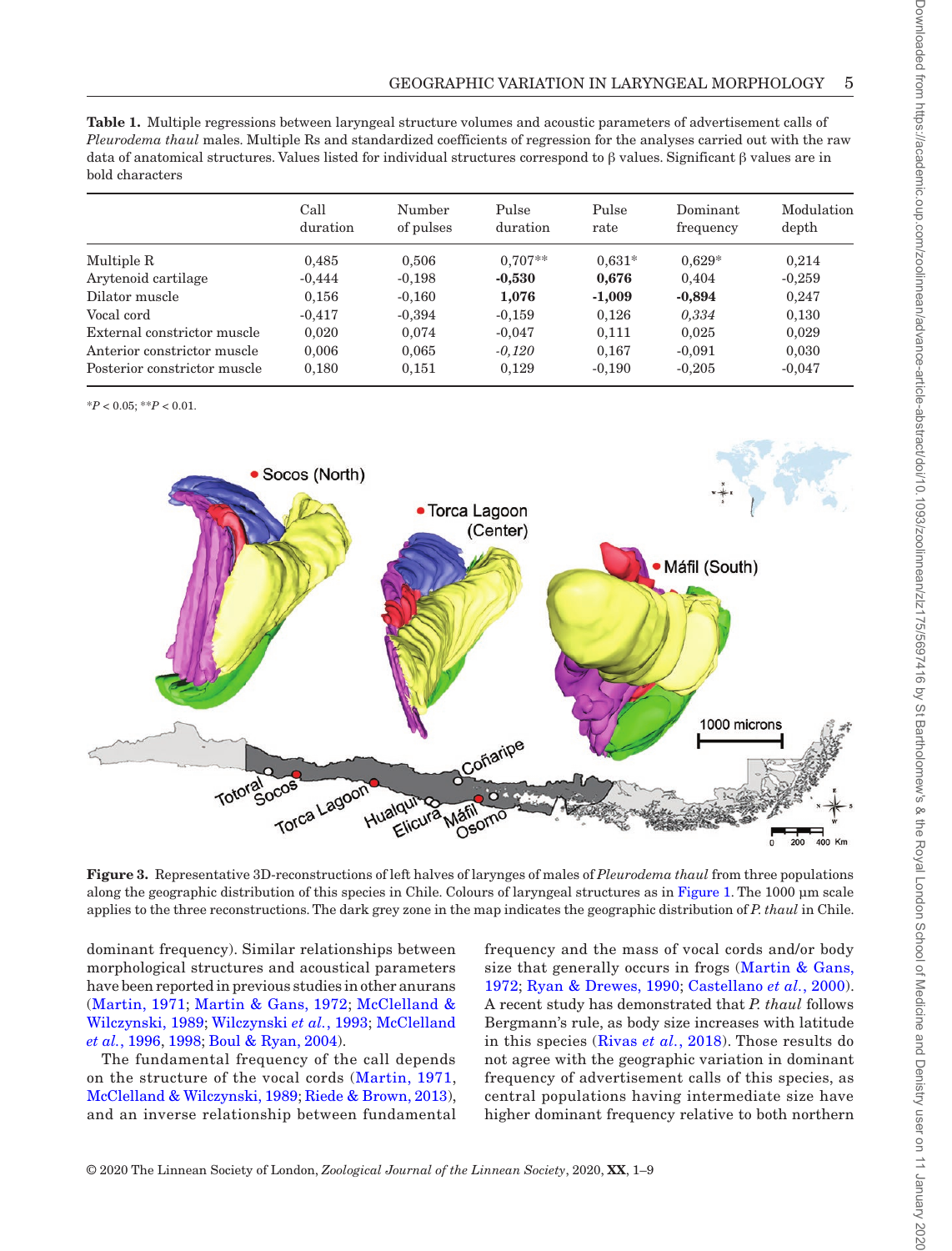and southern populations [\(Velásquez](#page-7-21) *et al*., 2013, [2018\)](#page-8-4). Results of the current study show that raw vocal cord volumes do not differ among populations and, thus, no relationship between this dimension and dominant frequency occurs. Moreover, after standardizing vocal cord volume by SVL, the laryngeal anatomical measure is smaller in the southern zone, the populations having the lower dominant frequency. Overall, our results show that vocal cord size is not related to dominant frequency. An incongruence between larynx–body mass–dominant frequency similar to our results in *P. thaul* has been reported in an interspecific study in Neotropical anurans of the genus *Hyla*, in which *H. microcephala* emits a call with higher dominant frequency (~6 kHz) than *H. ebraccata* (~3 kHz) or *H. plebodes* (~3.8 kHz), despite having vocal cords with a larger volume ([Wilczynski](#page-8-8) *et al.*, 1993). However, a caveat for the comparison of our data with those of the Central American frogs is that the dominant frequency in *P. thaul* corresponds to the fundamental frequency of the call spectrum, whereas in the treefrog group these frequencies correspond to higher harmonics that could be accounted for by resonant structures of the vocal apparatus, rather than by the physical structure of the vocal cords.

In addition to the dimensions of the vocal cords, other factors are known to affect the fundamental frequency produced by these structures. The air pressure applied to the larynx ([Gridi-Papp, 2008](#page-6-23), [2014;](#page-6-24) [Colafrancesco](#page-6-25) [& Gridi-Papp, 2016\)](#page-6-25), vocal cord tension and larynges shapes ([McAlister, 1961](#page-7-28)) have been identified as determinants of the fundamental frequency of cord vibrations. It is possible that these factors could account for incongruences in the relationship between dominant frequency and size of the sound-producing structures. To our knowledge, tension and shapes of larynges have not been studied extensively in anurans [\(Suthers](#page-7-29) *et al.*, 2006), but vocal cord tension has been measured in other vertebrates and shows a direct relationship with frequency ([Hast, 1966;](#page-6-26) [Riede,](#page-7-30) [2010;](#page-7-30) [Klemuk](#page-7-31) *et al.*, 2011). Future studies measuring these morphofunctional features could shed light on how these variables are involved in differences in the dominant frequencies of advertisement calls of males.

In the current study, some morphometric characteristics of the larynx accounted significantly for the variation of some spectral and temporal characteristics of the advertisement calls emitted by males of *P. thaul*, as shown in [Table](#page-4-0) 1. Among these, the arytenoid cartilage volume was negatively related to the variation of pulse duration and positively related to the variation of pulse rate. These relationships agree with previous studies on call geographic variation, showing that pulse duration is lower in southern than in northern populations and the opposite occurs for pulse rate [\(Velásquez](#page-7-21) *et al*., 2013, [2018](#page-8-4)). In addition, the dilator muscle volume was negatively related to the variation in pulse rate and dominant frequency, and positively related to the variation of pulse duration. The relationship found between the dilator muscle and dominant frequency is particularly interesting as it is in correspondence with the geographic variation of this spectral parameter along geographic distribution of *P. thaul* in Chile [\(Velásquez](#page-7-21) *et al*., 2013, [2018](#page-8-4)).

These results bear similarities with previous studies in males of cricket frogs, *Acris crepitans* Baird, 1854 [\(McClelland](#page-7-15) *et al.*, 1996), because in this species, as in *P. thaul*, the arytenoid cartilage volume is positively related to pulse rate and dilator muscle volume is negatively related to pulse rate and dominant frequency of the advertisement call.

Environmental conditions along the distribution of *P. thaul* could play an important role in explaining the relationships between laryngeal structures and acoustic signals, because factors such as desiccation can influence the body size of individuals ([Rowe & Dunson,](#page-7-32) [1995;](#page-7-32) [Márquez-García](#page-7-33) *et al.*, 2009). *Pleurodema thaul* is distributed across dissimilar biogeographic zones differing in temperatures and precipitations ([Hajek &](#page-6-21)  [Di Castri, 1975\)](#page-6-21). Correspondingly, body sizes of males also vary according to these environmental variables, namely subjects with larger body size are found in zones with lower minimal temperatures and higher precipitations, and subjects with smaller body size occur in regions having contrasting environmental conditions ([Rivas](#page-7-22) *et al.*, 2018). As such, the size of some laryngeal structures could affect some characteristics of calls.

Interestingly, the differences between volumes of some laryngeal structures (i.e. arytenoid cartilage, dilator muscle and vocal cords), after standardizing data by SVL, indicate that factors other than body size could account for these dissimilarities, as reported for other anurans ([Ryan & Wilczynski, 1991\)](#page-7-2). In different vertebrates, morphological characteristics of the soundemitting organs and acoustic signal characteristics are related to sexual selection processes (e.g. [West-](#page-8-3)[Eberhard, 1983](#page-8-3), [2003](#page-8-9)). In *P. thaul*, a peculiar pattern of sexual selection is likely to operate, as females do not discriminate between local and foreign calls [\(Velásquez](#page-8-10) *et al.*, 2015), but males do ([Velásquez](#page-8-7) *et al.*, [2014\)](#page-8-7) suggesting that in this species the selectivity of the behavioural responses to acoustic signals depends on male discrimination, rather than on female discrimination. It would be worthwhile to determine how this peculiar mode of selection may relate to the particular relationships between vocal structure and signals reported in this study.

Overall, our study contributes to understanding the geographic variation in the acoustic communication system along the extensive geographic distribution of *P. thaul*. Additional efforts are necessary to unveil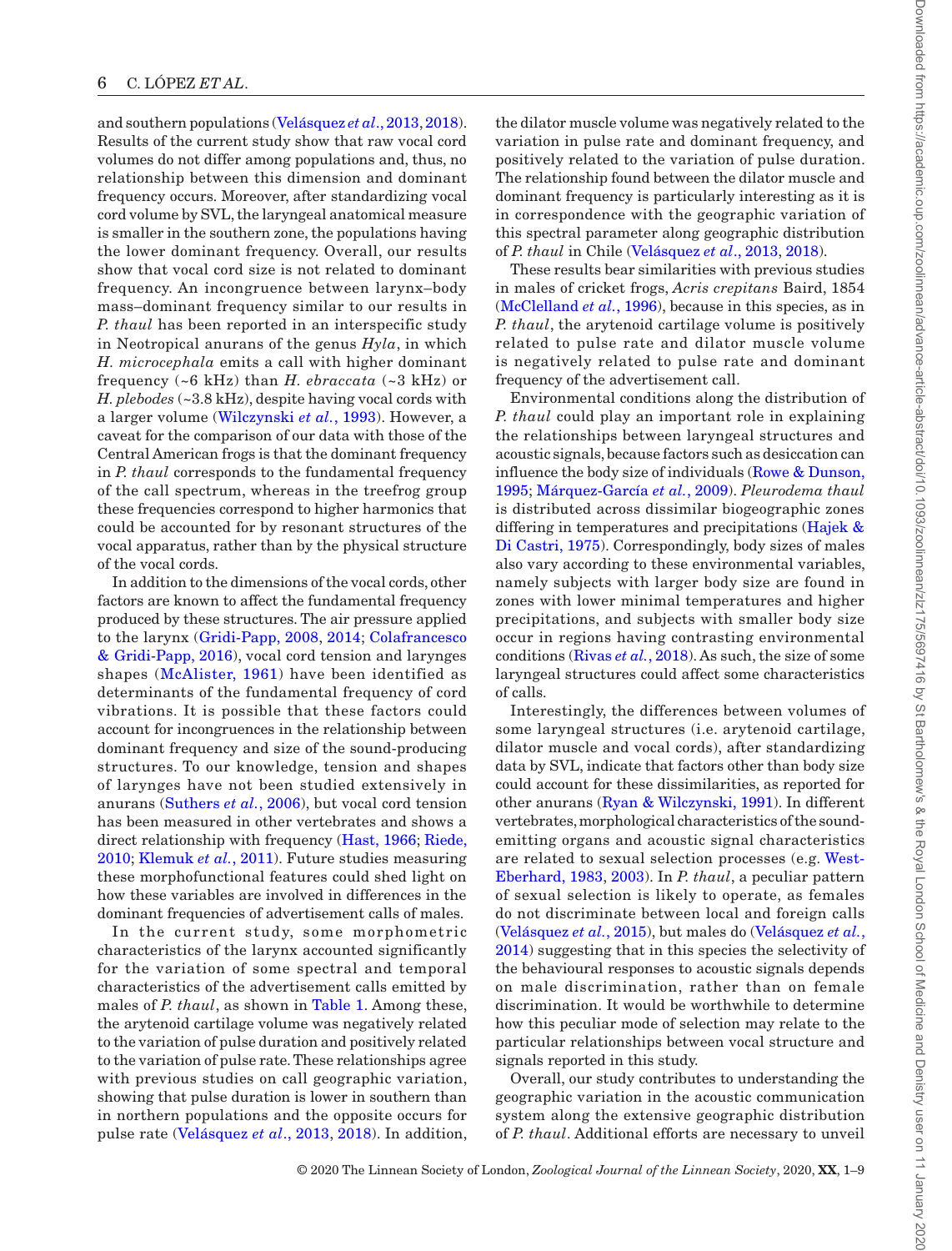laryngeal functional correlates between structural characteristics and acoustical parameters. A further pending issue is to elucidate if the morphological variation of the sound-producing organs observed in the current study is in correspondence with geographic variation in the receiver organs along the extensive distribution of the study species.

# ACKNOWLEDGEMENTS

We are grateful to Marta Mora, Macarena Casarejos and Francisco Dumas for participating in histological procedures. This study was supported by FONDECYT 3120208 and 11140752 to NAV. MLC was supported by the Chilean Millennium Science Initiative (Millennium Institute P09-015-F) and the Chilean National Commission for Scientific and Technological Research (FONDAP 15150012 and Ring Initiative PIA ACT1402).

#### REFERENCES

- <span id="page-6-4"></span>**Alcock J**, **Bailey WJ. 1995.** Acoustical communication and the mating system of the Australian whistling moth *Hecatesia exultans* (Noctuidae: Agaristinae). *Journal of Zoology* **237:**  337–352.
- <span id="page-6-3"></span>**Alexander RD. 1967.** Acoustical communication in arthropods. *Annual Review of Entomology* **12:** 495–526
- <span id="page-6-15"></span>**Ballintijn MR**, **Ten Cate C**, **Nuijens FW**, **Berkhoudt H. 1994.** The syrinx of the collared dove (*Streptopelia decaocto*): structure, inter-individual variation and development. *Netherlands Journal of Zoology* **45:** 455–479.
- <span id="page-6-8"></span>**Barton NH. 1996.** Natural selection and random genetic drift as causes of evolution on islands. *Philosophical Transactions of the Royal Society B: Biological Sciences* **351:** 785–795.
- <span id="page-6-2"></span>**Bossert WH**, **Wilson EO. 1963.** The analysis of olfactory communication among animals. *Journal of Theoretical Biology* **5:** 443–469.
- <span id="page-6-19"></span>**Boul KE**, **Ryan MJ. 2004.** Population variation of complex advertisement calls in *Physalaemus petersi* and comparative laryngeal morphology. *Copeia* **2004:** 624–631.
- <span id="page-6-1"></span>**Bradbury JW**, **Vehrencamp SL. 2011.** *Principles of animal communication*. Sunderland: Sinauer Associates.
- <span id="page-6-12"></span>**Briscoe AD**, **Chittka L. 2001.** The evolution of color vision in insects. *Annual Review of Entomology* **46:** 471–510.
- <span id="page-6-7"></span>**Brooks R**, **Endler JA. 2001.** Female guppies agree to differ: phenotypic and genetic variation in mate-choice behavior and the consequences for sexual selection. *Evolution* **55:** 1644–1655.
- <span id="page-6-10"></span>**Buesching CD**, **Waterhouse JS**, **Macdonald DW. 2002.** Gaschromatographic analyses of the subcaudal gland secretion of the European badger (*Meles meles*) part I: chemical differences related to individual parameters. *Journal of Chemical Ecology* **28:** 41–56.
- <span id="page-6-22"></span>**Castellano S**, **Giacoma C**, **Dujsebayeva T. 2000.**  Morphometric and advertisement call geographic variation in polyploid green toads. *Biological Journal of the Linnean Society* **70:** 341–360.
- <span id="page-6-25"></span>**Colafrancesco KC**, **Gridi-Papp M. 2016.** Vocal sound production and acoustic communication in amphibians and reptiles. In: Suthers RA, Fitch WT, Fay RR, Popper AN, eds. *Vertebrate sound production and acoustic communication*. Cham: Springer, pp. 51–82.
- <span id="page-6-20"></span>**Correa CL**, **Sallaberry M**, **González BA**, **Soto ER**, **Méndez MA. 2007.** Amphibia, Anura, Leiuperidae, *Pleurodema thaul*: latitudinal and altitudinal distribution extension in Chile. *Check List* **3:** 267–270.
- <span id="page-6-18"></span>**Dale J. 2006.** Intraspecific variation in coloration. *Bird Coloration* **2:** 36–86.
- <span id="page-6-6"></span>**Endler JA. 1980.** Natural selection on color patterns in *Poecilia reticulata*. *Evolution* **34:** 76–91.
- **Endler JA. 1992.** Signals, signal conditions, and the direction of evolution. *The American Naturalist* **139:** 125–153.
- <span id="page-6-16"></span>**Endler JA**, **Houde AE. 1995.** Geographic variation in female preferences for male traits in *Poecilia reticulata*. *Evolution* **49:** 456–468.
- <span id="page-6-9"></span>**Fleishman LJ. 1992.** The influence of the sensory system and the environment on motion patterns in the visual displays of anoline lizards and other vertebrates. *The American Naturalist* **139:** 36–61.
- <span id="page-6-17"></span>**Galeotti P**, **Rubolini D**, **Dunn PO**, **Fasola M. 2003.** Colour polymorphism in birds: causes and functions. *Journal of Evolutionary Biology* **16:** 635–646.
- <span id="page-6-5"></span>**Gerhardt HC**, **Huber F. 2002.** *Acoustic communication in insects and anurans: common problems and diverse solutions*. Chicago: University of Chicago Press.
- <span id="page-6-0"></span>**Green S**, **Marler P. 1979.** The analysis of animal communication. In: Marler P, Vanderbergh JG, eds. *Social behavior and communication*. Boston: Springer, 73–158.
- <span id="page-6-23"></span>**Gridi-Papp M. 2008.** The structure of vocal sounds produced with the mouth closed or with the mouth open in treefrogs. *Journal of the Acoustical Society of America* **123:** 2895–2902.
- <span id="page-6-24"></span>**Gridi-Papp M. 2014.** Is the frequency content of the calls in North American treefrogs limited by their larynges? *International Journal of Evolutionary Biology* 2014. Article ID 198069.
- <span id="page-6-14"></span>**Griffiths TA. 1978.** Modification of m. cricothyroideus and the larynx in the Mormoopidae, with reference to amplification of high-frequency pulses. *Journal of Mammalogy* **59:**  724–730.
- <span id="page-6-11"></span>**Guillamón A**, **Segovia S. 1997.** Sex differences in the vomeronasal system. *Brain Research Bulletin* **44:** 377–382.
- <span id="page-6-21"></span>**Hajek E**, **Di Castri F. 1975.** *Bioclimatografía de Chile*. Santiago: Editorial Universidad Católica de Chile.
- <span id="page-6-26"></span>**Hast MH. 1966.** Physiological mechanisms of phonation: tension of the vocal fold muscle. *Acta Oto-laryngologica* **62:**  309–318.
- <span id="page-6-13"></span>**Hunt DM**, **Carvalho LS**, **Cowing JA**, **Davies WL. 2009.**  Evolution and spectral tuning of visual pigments in birds and mammals. *Philosophical Transactions of the Royal Society B: Biological Sciences* **364:** 2941–2955.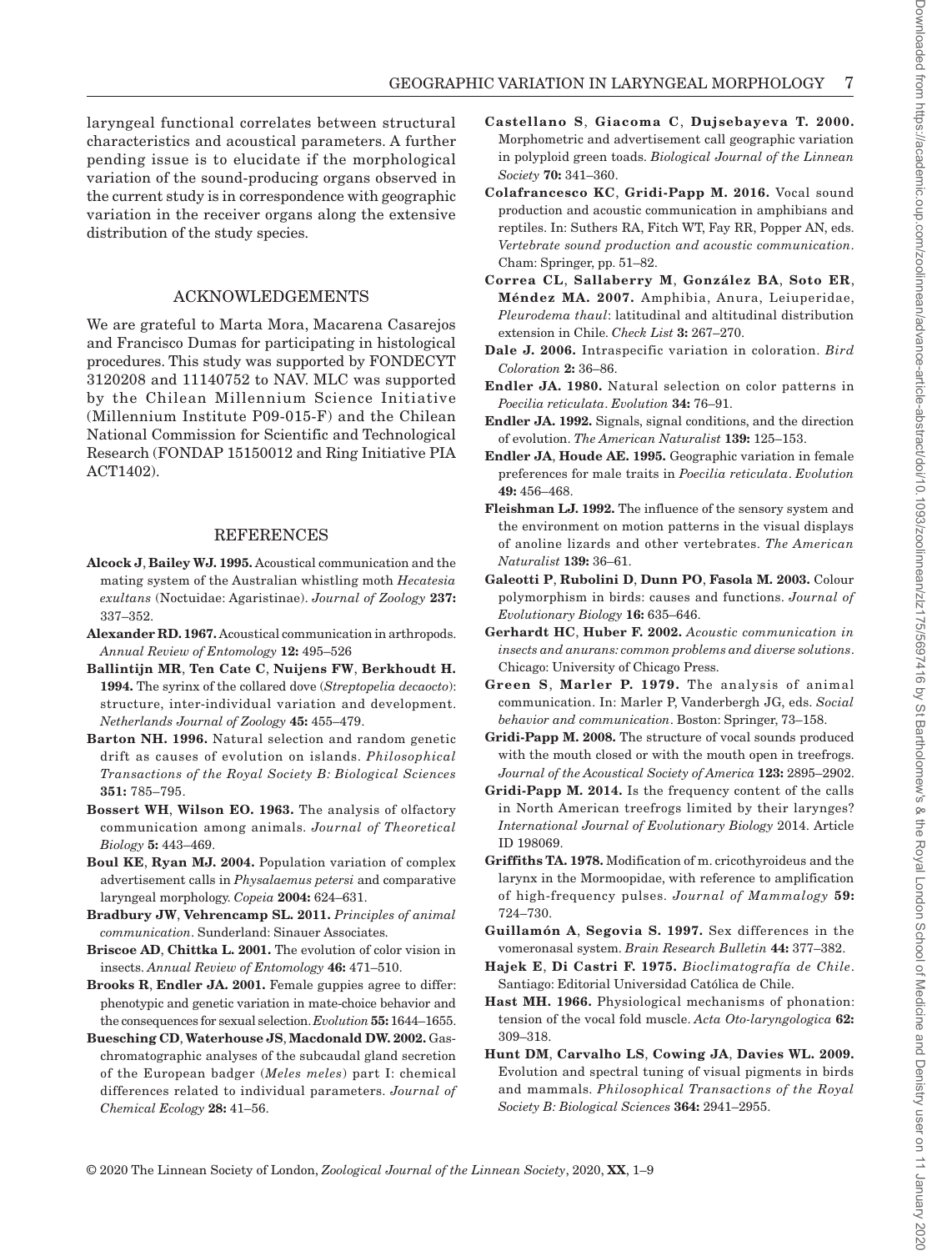- <span id="page-7-8"></span>**Johansson BG**, **Jones TM. 2007.** The role of chemical communication in mate choice. *Biological Reviews* **82:**  265–289.
- <span id="page-7-31"></span>**Klemuk SA**, **Riede T**, **Walsh EJ**, **Titze IR. 2011.** Adapted to roar: functional morphology of tiger and lion vocal folds. *PLoS One* **6:** e27029.
- <span id="page-7-19"></span>**Lagorio AD**, **Grewal K**, **Djuhari S**, **Le K**, **Mulhim R**, **Gridi-Papp M. 2019.** The arylabialis muscle of the túngara frog (*Engystomops pustulosus*). *The Anatomical Record*. doi:10.1002/ar.24267.
- <span id="page-7-7"></span>**Levine JS**, **MacNichol EF Jr**. **1979.** Visual pigments in teleost fishes: effects of habitat, microhabitat, and behavior on visual system evolution. *Sensory Processes* **3:** 95–131.
- <span id="page-7-0"></span>**Marler P. 1967.** Animal communication signals: we are beginning to understand how the structure of animal signals relates to the function they serve. *Science* **157:** 769–774.
- <span id="page-7-33"></span>**Márquez-García M**, **Correa-Solis M**, **Sallaberry M**, **Méndez MA. 2009.** Effects of pond drying on morphological and life-history traits in the anuran *Rhinella spinulosa* (Anura: Bufonidae). *Evolutionary Ecology Research* **11:**  803–815.
- <span id="page-7-17"></span>**Martin WF. 1971.** Mechanics of sound production in toads of the genus *Bufo*: passive elements. *Journal of Experimental Zoology Part A: Ecological Genetics and Physiology* **176:** 273–293.
- <span id="page-7-24"></span>**Martin WF**, **Gans C. 1972.** Evolution of vocalization in the genus *Bufo*. In: Blair WF, ed. *Evolution in the genus* Bufo. Austin: University of Texas Press, 279–309.
- <span id="page-7-28"></span>**McAlister WH. 1961.** The mechanics of sound production in North American *Bufo*. *Copeia* **1961:** 86–95.
- <span id="page-7-25"></span>**McClelland BE**, **Wilczynski W. 1989.** Sexually dimorphic laryngeal morphology in *Rana pipiens*. *Journal of Morphology* **201:** 293–299.
- <span id="page-7-15"></span>**McClelland BE**, **Wilczynski W**, **Ryan MJ. 1996.** Correlations between call characteristics and morphology in male cricket frogs (*Acris crepitans*). *Journal of Experimental Biology* **199:**  1907–1919.
- <span id="page-7-16"></span>**McClelland BE**, **Wilczynski W**, **Ryan MJ. 1998.** Intraspecific variation in laryngeal and ear morphology in male cricket frogs (*Acris crepitans*). *Biological Journal of the Linnean Society* **63:** 51–67.
- <span id="page-7-3"></span>**Mitani JC**, **Hunley KL**, **Murdoch ME. 1999.** Geographic variation in the calls of wild chimpanzees: a reassessment. *American Journal of Primatology* **47:** 133–151.
- <span id="page-7-5"></span>**Morton ES. 1975.** Ecological sources of selection on avian sounds. *The American Naturalist* **109:** 17–34.
- <span id="page-7-9"></span>**Naguib M**, **Wiley RH. 2001.** Estimating the distance to a source of sound: mechanisms and adaptations for long-range communication. *Animal Behaviour* **62:** 825–837.
- <span id="page-7-12"></span>**Narins PM. 2001.** Vibration communication in vertebrates. In: Barth FG, Schmid A, eds. *Ecology of sensing*. Heidelberg: Springer, 127–148.
- <span id="page-7-10"></span>**Ord TJ**, **Stamps JA. 2008.** Alert signals enhance animal communication in 'noisy' environments. *Proceedings of the National Academy of Sciences of the USA* **105:** 18830–18835.
- <span id="page-7-20"></span>**Penna M**, **Veloso A. 1990.** Vocal diversity in frogs of the South American temperate forest. *Journal of Herpetology* **24:**  23–33.
- <span id="page-7-6"></span>**Price T. 1998.** Sexual selection and natural selection in bird speciation. *Philosophical Transactions of the Royal Society B: Biological Sciences* **353:** 251–260.
- <span id="page-7-13"></span>**Quay WB. 1959.** Microscopic structure and variation in the cutaneous glands of the deer, *Odocoileus virginianus*. *Journal of Mammalogy* **40:** 114–128.
- <span id="page-7-30"></span>**Riede T. 2010.** Elasticity and stress relaxation of rhesus monkey (*Macaca mulatta*) vocal folds. *Journal of Experimental Biology* **213:** 2924–2932.
- <span id="page-7-26"></span>**Riede T**, **Brown C. 2013.** Body size, vocal fold length, and fundamental frequency–implications for mammal vocal communication. *Nova Acta Leopoldina NF* **111:** 1–20.
- <span id="page-7-22"></span>**Rivas J**, **Quiero A**, **Penna M**, **Velásquez NA. 2018.** Body-size variation across environmental gradients in an ectothermic organism: an intraspecific approach to ecogeographic patterns. *Herpetologica* **74:** 191–198.
- <span id="page-7-32"></span>**Rowe CL**, **Dunson WA. 1995.** Impacts of hydroperiod on growth and survival of larval amphibians in temporary ponds of central Pennsylvania, USA. *Oecologia* **102:**  397–403.
- <span id="page-7-4"></span>**Roy MS. 1997.** Recent diversification in African greenbuls (Pycnonotidae: *Andropadus*) supports a montane speciation model. *Proceedings of the Royal Society of London B: Biological Sciences* **264:** 1337–1344.
- <span id="page-7-14"></span>**Ryan MJ. 2001.** *Anuran communication*. Washington, DC: Smithsonian Institution Press.
- <span id="page-7-27"></span>**Ryan MJ**, **Drewes RC. 1990.** Vocal morphology of the *Physalaemus pustulosus* species group (Leptodactylidae): morphological response to sexual selection for complex calls. *Biological Journal of the Linnean Society* **40:** 37–52.
- <span id="page-7-2"></span>**Ryan MJ**, **Wilczynski W. 1991.** Evolution of intraspecific variation in the advertisement call of a cricket frog (*Acris crepitans*, Hylidae). *Biological Journal of the Linnean Society* **44:** 249–271.
- <span id="page-7-1"></span>**Ryan MJ**, **Cocroft RB**, **Wilczynski W. 1990.** The role of environmental selection in intraspecfic divergence of mate recognition signals in the cricket frog, *Acris crepitans*. *Evolution* **44**:1869–1872.
- <span id="page-7-11"></span>**Ryan MJ**, **Perrill SA**, **Wilczynski W. 1992.** Auditory tuning and call frequency predict population-based mating preferences in the cricket frog, *Acris crepitans*. *The American Naturalist* **139:** 1370–1383.
- <span id="page-7-29"></span>**Suthers RA**, **Narins PM**, **Lin WY**, **Schnitzler HU**, **Denzinger A**, **Xu CH**, **Feng AS. 2006.** Voices of the dead: complex nonlinear vocal signals from the larynx of an ultrasonic frog. *Journal of Experimental Biology* **209:**  4984–4993.
- <span id="page-7-18"></span>**Suthers, RA**, **Fitch WT**, **Fay RR**, **Popper AN. 2016.**  *Vertebrate sound production and acoustic communication*. Heidelberg: Springer.
- <span id="page-7-23"></span>**Velásquez NA. 2014.** Geographic variation in acoustic communication in anurans and its neuroethological implications. *Journal of Physiology-Paris* **108:** 167–173.
- <span id="page-7-21"></span>**Velásquez NA**, **Marambio J**, **Brunetti E**, **Méndez MA**, **Vásquez RA**, **Penna M. 2013.** Bioacoustic and genetic divergence in a frog with a wide geographical distribution. *Biological Journal of the Linnean Society* **110:** 142–155.